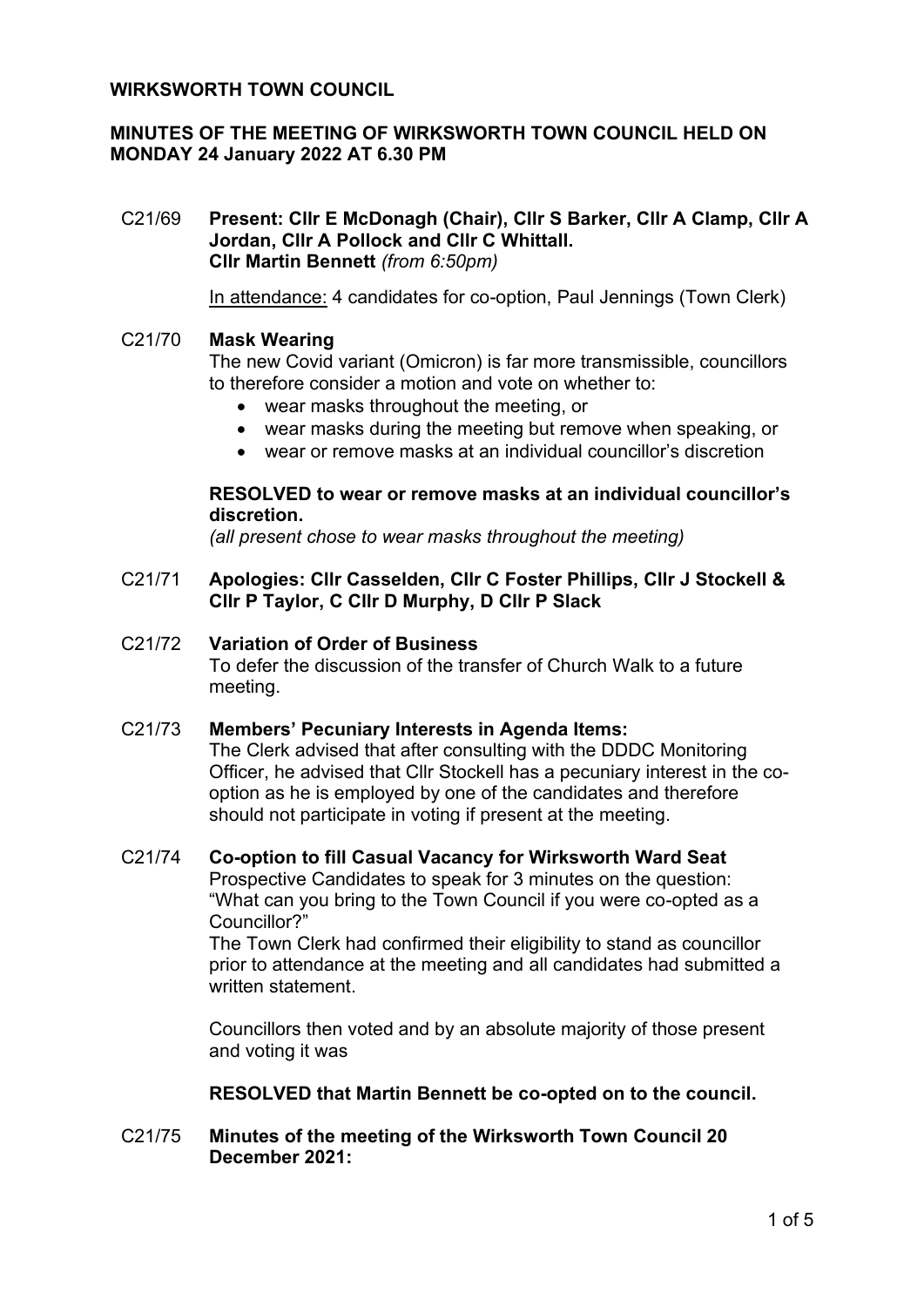**RESOLVED** that the minutes of the meeting of Wirksworth Town Council dated 20 December 2021 were confirmed as a correct record.

- C21/76 **Town Mayor's Announcements** None
- C21/77 **To receive the recommendations contained in Notes from Working Parties**

Finance, Buildings & Personnel dated 17 January 2022

**RESOLVED** to adopt the recommendations of the Finance, Buildings & Personnel Working Party dated 17 January 2022.

#### C21/78 **Accounts Paid**

December 2021 in the sum £14,567.06

**RESOLVED** that payment of the attached account in the sum of £14,567.06 be approved.

C21/79 **Bank Signatory, Working Party and Committee Membership** To confirm changes in current arrangements following co-option.

> **RESOLVED** that Cllr Bennett be added to the Bank Mandate, that membership of committees and working parties be reviewed in February after Cllr Bennett has had the opportunity to attend councillor induction training.

#### C21/80 **Transfer of Church Walk**

To review the proposed transfer agreement proposed by DDDC to allow the asset transfer of the space on Church walk from DDDC to WTC. At present, if a bin store was to be installed and if this required planning permission it might be deemed to trigger the overage clause.

A wide-ranging discussion of the past history of this matter, including the issue of unsightly bins. Also the Town Council's original resolution to take ownership of the land in order to provide the opportunity to consider installation of a bin store. (This followed original request from Civic Society to facilitate the potential for a bin store).

Cllrs Pollock and Jordan, delegated to liaise and represent the council on the Civic Society meetings advised that there was a site meeting on 28<sup>th</sup> January 2022 with representatives of DDDC to discuss the issue of bins of Church Walk and to consider an alternative proposal to a central bin store.

*From April 2017 – Resolution FBP 147/16 ratified and supported by Resolution C195/16*

#### *Acquisition of Church Walk*

*RECOMM: That the Town Council now proceed with the land transfer. That the clerk investigate ownership of the boundary wall near to the Featherstar to further quantify the potential liabilities created by*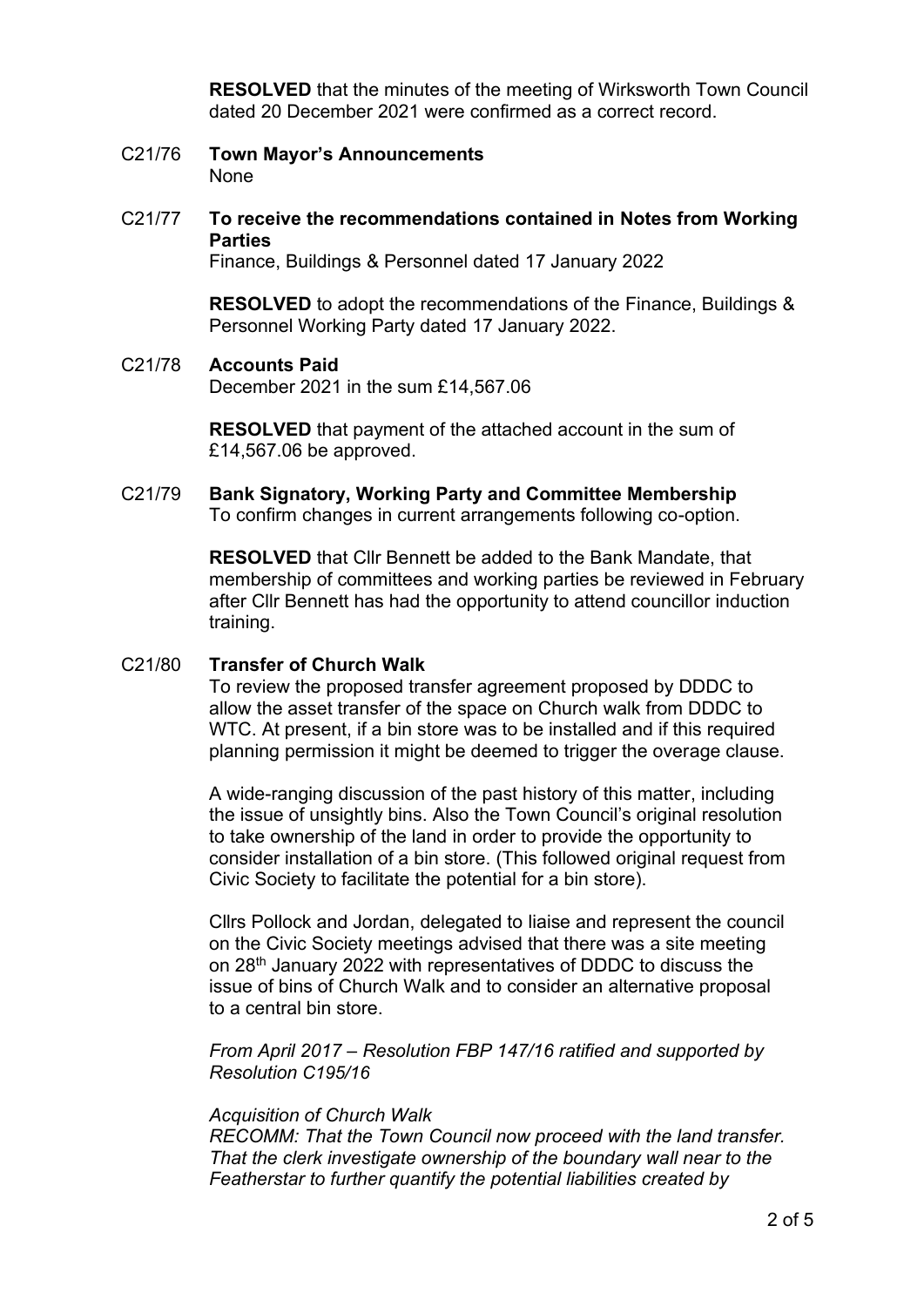*adopting the space. (the outcome of the investigation will not change the recommendation to adopt). The adoption of the land is to assist the Civic Society with their bin project but does not imply unconditional support – (the committee is acutely conscious that there is an as yet unquantifiable ongoing financial burden created by a bin store or other solution which might potentially fall to the Town Council and would therefore need separate consultation and agreement.)*

**RESOLVED that given the Town Council had agreed to take ownership (at the instigation of the Civic Society) of the space to potentially facilitate a bin store, that the decision be deferred until February once the outcome of the Civic Society meeting is known (i.e. after the planned site meeting of the Civic Society representatives and other parties).**

**The Clerk to advise DDDC and solicitors of the delay.**

*The meeting closed at 7:30pm*

++++++++

Chairman

……………………………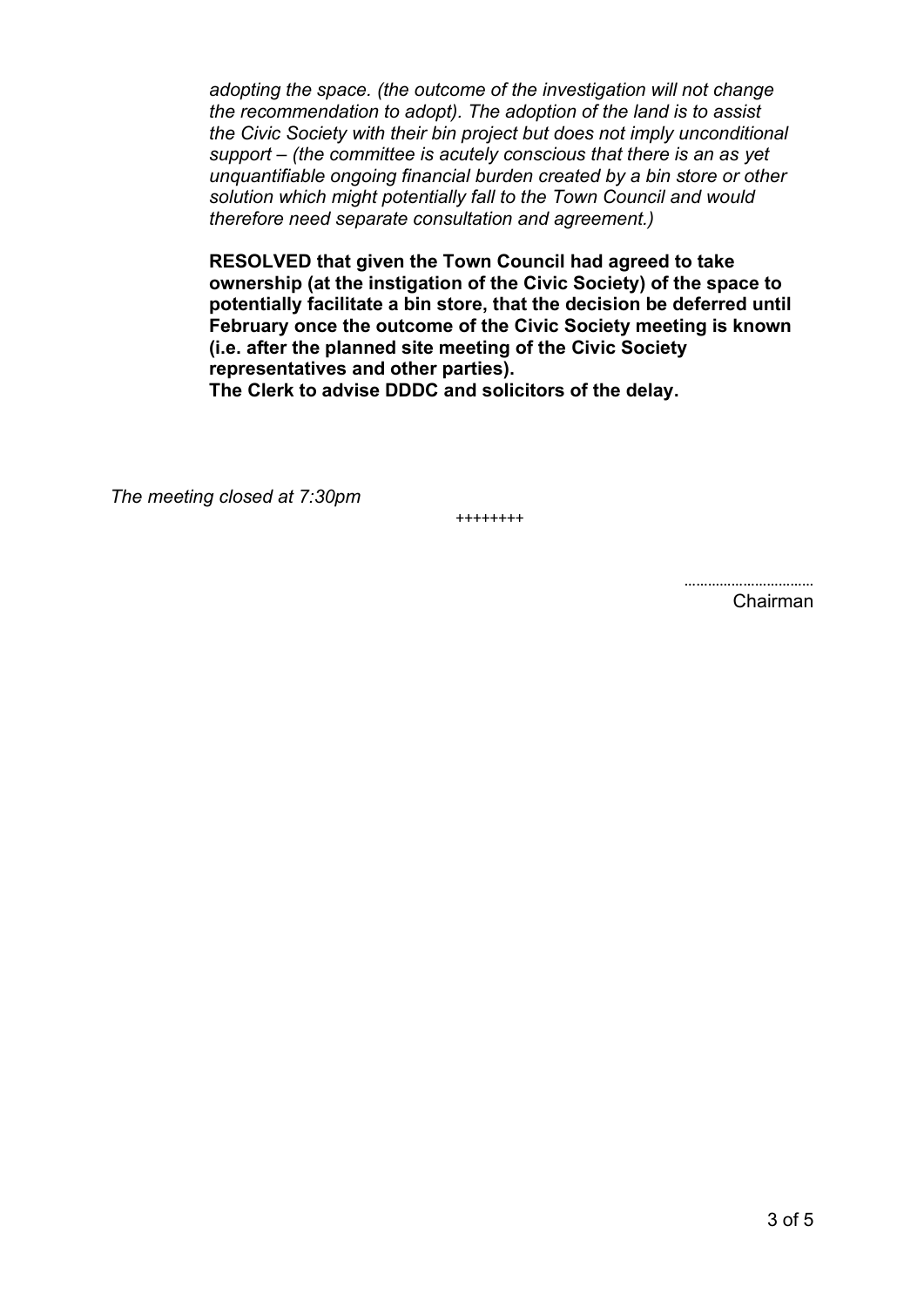# **Wirksworth Town Council PAYMENTS LIST**

| Voucher Code |                            | Date       | Minute | Bank                       | <b>Cheque No</b> | <b>Description</b>    | <b>Supplier</b>             | <b>VAT Type</b> | Net       | <b>VAT</b> | <b>Total</b> |
|--------------|----------------------------|------------|--------|----------------------------|------------------|-----------------------|-----------------------------|-----------------|-----------|------------|--------------|
|              | 349 General Administration | 01/12/2021 |        | Lloyds Current             |                  | <b>HR Support</b>     | Castle Associates           | S               | 43.00     | 8.60       | 51.60        |
|              | 352 Fannyshaw Community    | 01/12/2021 |        | Lloyds Current             |                  | Internet              | W3Z                         | S               | 29.16     | 5.83       | 34.99        |
|              | 353 General Administration | 01/12/2021 |        | Lloyds Current             |                  | Payroll               | Sage                        | S               | 50.00     | 10.00      | 60.00        |
|              | 356 General Administration | 01/12/2021 |        | Lloyds Current             |                  | IT Support            | Software Into Action        | S               | 338.00    | 67.60      | 405.60       |
|              | 357 Telephone              | 02/12/2021 |        | Lloyds Current             |                  | Telephony             | <b>Daisy Communications</b> | S               | 129.13    | 25.83      | 154.96       |
|              | 375 General Administration | 02/12/2021 |        | Lloyds Current             | Covid            | <b>PPE</b>            | <b>RS Components</b>        | S               | 31.58     | 6.32       | 37.90        |
|              | 341 Maintenance            | 06/12/2021 |        | Unity Trust Current        |                  | Window cleaning       | G and M Beech               | Z               | 80.00     |            | 80.00        |
|              | 342 Maintenance            | 06/12/2021 |        | Unity Trust Current        |                  | Window cleaning       | G and M Beech               | Z               | 40.00     |            | 40.00        |
|              | 347 General Administration | 06/12/2021 |        | Unity Trust Current        |                  | Advert                | Christopher Cecil           | Z               | 12.00     |            | 12.00        |
|              | 370 Meadows                | 08/12/2021 |        | Unity Trust Current        |                  | Bench                 | <b>TDP</b>                  | S               | 434.85    | 86.97      | 521.82       |
|              | 371 Maintenance            | 08/12/2021 |        | Unity Trust Current        |                  | Consumables           | Lyreco                      | S               | 45.85     | 9.17       | 55.02        |
|              | 373 Maintenance            | 08/12/2021 |        | Unity Trust Current        |                  | Keys                  | Twigg                       | S               | 24.69     | 4.94       | 29.63        |
|              | 374 Maintenance            | 08/12/2021 |        | Unity Trust Current        |                  | Keys                  | Twigg                       | S               | 69.06     | 13.81      | 82.87        |
|              | 360 General Administration | 08/12/2021 |        | Lloyds Current             |                  | Bank charges          | Lloyds Bank                 | Z               | 21.37     |            | 21.37        |
|              | 372 Budget Variance        | 08/12/2021 |        | Unity Trust Current        |                  | Training              | Jack Brown                  | Z               | 25.00     |            | 25.00        |
|              | 379 General Administration | 09/12/2021 |        | Unity Trust Current        |                  | Membership Fees       | Rural Market Town           | S               | 43.33     | 8.67       | 52.00        |
|              | 383 Maintenance            | 09/12/2021 |        | Unity Trust Current        |                  | <b>PPE</b>            | Complete                    | S               | 56.34     | 11.27      | 67.61        |
|              | 376 Wash Green Play Area   | 09/12/2021 |        | Unity Trust Current        |                  | Maintenance works     | Peak Tree Force             | Ζ               | 368.00    |            | 368.00       |
|              | 377 Town Planters          | 09/12/2021 |        | <b>Unity Trust Current</b> |                  | Maintenance works     | Peak Tree Force             | Ζ               | 320.00    |            | 320.00       |
|              | 382 Meadows                | 09/12/2021 |        | Unity Trust Current        |                  | Maintenance works     | <b>Steve Maskrey</b>        | Ζ               | 120.00    |            | 120.00       |
|              | 384 Meadows                | 10/12/2021 |        | Unity Trust Current        |                  | Maintenance materials | Lester Lowes                | S               | 7.34      | 1.47       | 8.81         |
|              | 355 Rates                  | 10/12/2021 |        | Lloyds Current             |                  | Rates                 | <b>DDDC</b>                 | Z               | 564.00    |            | 564.00       |
|              | 380 Budget Variance        | 10/12/2021 |        | Unity Trust Current        |                  | Training              | Jack Brown                  | Z               | 50.00     |            | 50.00        |
|              | 381 Bus Shelters           | 10/12/2021 |        | Unity Trust Current        |                  | Bus shelter cleaning  | John B. Sloan               | Z               | 40.00     |            | 40.00        |
|              | 378 General Administration | 14/12/2021 |        | Unity Trust Current        |                  | Website               | TRS Design Ltd              | S               | 100.00    | 20.00      | 120.00       |
|              | 358 Fuel                   | 15/12/2021 |        | Lloyds Current             |                  | Gas -Memorial Hall    | Corona Energy               | L               | 134.31    | 6.72       | 141.03       |
|              | 359 Fuel                   | 15/12/2021 |        | Lloyds Current             |                  | Gas -Town Hall        | Corona Energy               | S               | 305.89    | 61.18      | 367.07       |
|              | 363 General Administration | 17/12/2021 |        | Lloyds Current             |                  | Stationary, sundries  | Viking                      | S               | 32.46     | 6.49       | 38.95        |
|              | 350 Managed Telecoms       | 20/12/2021 |        | Lloyds Current             |                  | Internet              | Emtel                       | S               | 36.95     | 7.39       | 44.34        |
|              | 364 Salaries               | 20/12/2021 |        | Unity Trust Current        |                  | Pension contributions | <b>DCC</b>                  | Ζ               | 1,011.13  |            | 1,011.13     |
|              | 365 Wages                  | 20/12/2021 |        | Unity Trust Current        |                  | Pension contributions | <b>DCC</b>                  | Ζ               | 770.43    |            | 770.43       |
|              | 366 Salaries               | 20/12/2021 |        | Unity Trust Current        |                  | Salaries              | Wirksworth Town Council     | z               | 3,545.50  |            | 3,545.50     |
|              | 367 Wages                  | 20/12/2021 |        | <b>Unity Trust Current</b> |                  | <b>Salaries</b>       | Wirksworth Town Council Z   |                 | 3,346.02  |            | 3,346.02     |
|              | 368 Salaries               | 20/12/2021 |        | Unity Trust Current        |                  | Tax & NI              | <b>HMRC</b>                 | Ζ               | 696.86    |            | 696.86       |
|              | 369 Wages                  | 20/12/2021 |        | Unity Trust Current        |                  | Tax & NI              | <b>HMRC</b>                 | Ζ               | $-197.97$ |            | $-197.97$    |
|              | 388 Budget Variance        | 20/12/2021 |        | Unity Trust Current        |                  | Training              | Jack Brown                  | Z               | 50.00     |            | 50.00        |
|              |                            |            |        |                            |                  |                       |                             |                 |           |            |              |

4 of 5